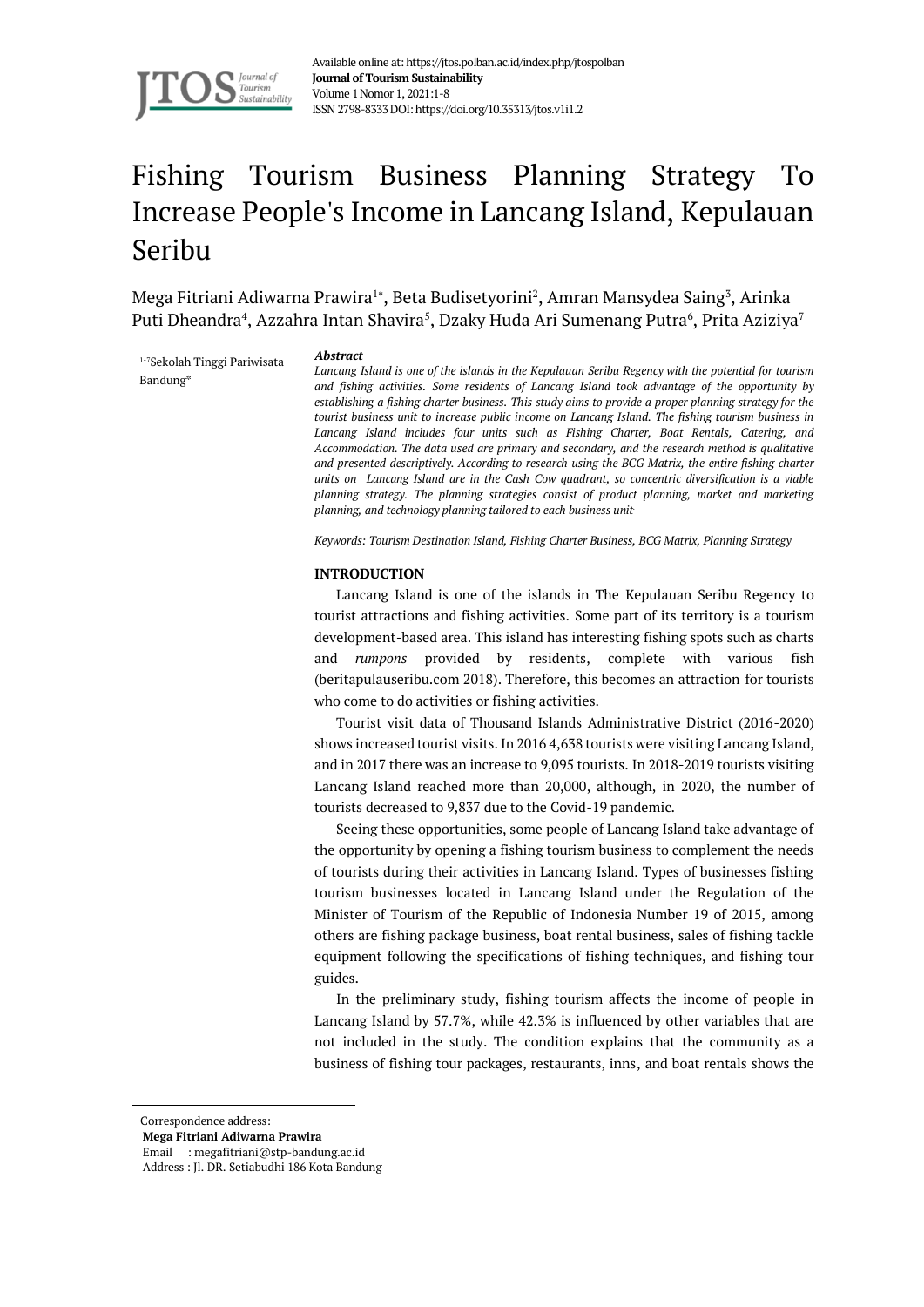

type of business influential in increasing the community's income in Lancang Island.

The fishing tourism business in Lancang Island still has problems such as decreasing tourist visits due to the Covid-19 pandemic. Tourists who are challenging to get information about fishing tourism activities do not have an organizational structure to manage fishing tourism activities, the absence of certified fishing tour guides, and the capacity of boats/boats that sometimes exceed the maximum limit of passengers. This research seeks to uncover the potential of fishing tourism in Lancang Island, which affects increasing people's income and the development problems of the fishing tourism business. The final objective of this research is to formulate the proper planning strategy for fishing tourism businesses to increase people's income in Lancang Island, Thousand Islands Administration Regency.

# **LITERATURE REVIEW**

## **Fishing Tourism Business**

Fishing tourism is one form of tourist activity involving the community in an archipelago tourist destination, the ability of local people to participate in economic activities related to tourism is said to appear at the stage of discovery and engagement (Butler, 1980). Referring to the Regulation of the Minister of Tourism of the Republic of Indonesia No 19 of 2015, the fishing tourism business is an effort to provide places and facilities for fishing activities using special equipment and safety equipment, including guide services, for recreational and entertainment purposes. In this research, the standard of fishing tourism business will focus on product aspects based on Regulation of the Minister of Tourism number 19 of 2015 as follows:

| <b>Elements</b>              | <b>SUB ELEMENT</b>                                                                                                                                                                                              |  |  |
|------------------------------|-----------------------------------------------------------------------------------------------------------------------------------------------------------------------------------------------------------------|--|--|
| <b>Fishing Package</b>       | The provision of fishing tourism activities, consisting of:<br>1. freshwater<br>2. saltwater                                                                                                                    |  |  |
| Fishing Tackle               | Fishing tackle standards such as rod, reel, line, and hook.                                                                                                                                                     |  |  |
| <b>Fishing Tour Guide</b>    | Have a certificate of competence                                                                                                                                                                                |  |  |
| <b>Supporting Facilities</b> | The reception area is equipped with clean and well-<br>maintained tables and chairs.<br>2. Provision of fishing boats and mooring areas, except<br>in fishing ponds.<br>Clean and well-maintained toilet.<br>3. |  |  |

|  |  |  |  | Table 1. Fishing Tourism Business Standards - Product Aspects |  |  |
|--|--|--|--|---------------------------------------------------------------|--|--|
|--|--|--|--|---------------------------------------------------------------|--|--|

**Figure 1.** Lancang Island Tourist Visit Data (2016-2020) Source: Suku Dinas Pariwisata dan Ekonomi Kreatif Kabupaten Administrasi Kepulauan Seribu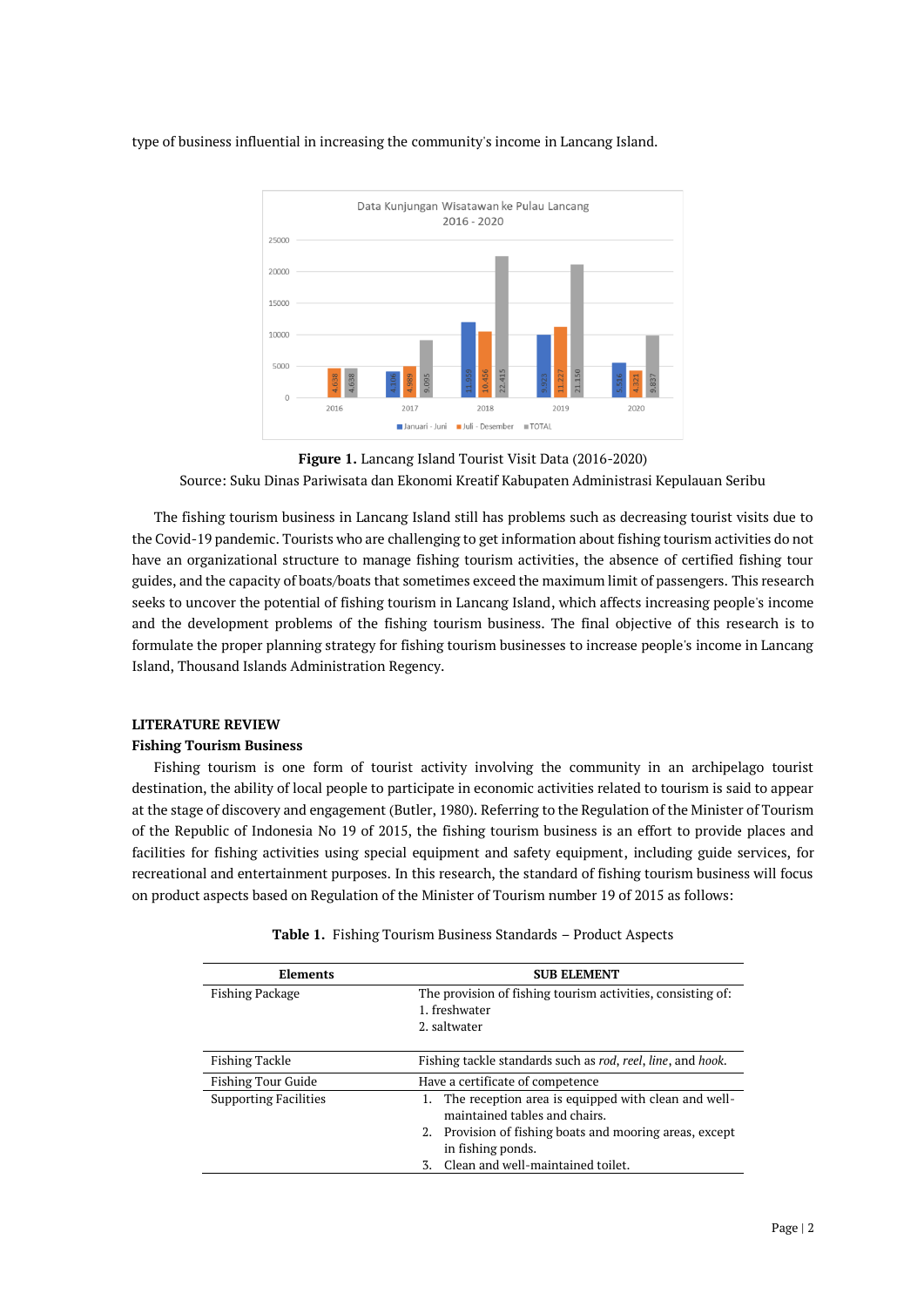| <b>Elements</b> | <b>SUB ELEMENT</b>                                       |
|-----------------|----------------------------------------------------------|
|                 | 4. First Aid Equipment In Accidents (First Aid).         |
|                 | 5. Restaurant                                            |
|                 | 6. Inns                                                  |
|                 | Sumber: Peraturan Menteri Pariwisata Nomor 19 Tahun 2015 |

# **Business Unit Planning Strategy - BCG Matrix**

Boston Consulting Group analysis is a method used in developing a strategic business unit planning by classifying the potential profit of a business unit (Kotler, 2002). BCG matrix has four quadrants with two columns and two rows; 4 quadrants represent four categories of business unit product portfolio from 2 dimensions of BCG matrix, namely relative market share and market growth rate.

The horizontal axis indicates relative market share. Relative market share is part of the total sales of business units in a given market. The market share can be calculated relatively by the business unit's market share divided by the share of the largest competitors. The vertical axis represents the dimensions of market growth. Market growth is the projected sales rate for the market to be served. It is usually measured by a percentage increase in the value or volume of sales of the last two years.



# **BCG Matrix**

**Figure 2.** BCG MATRIX (David, 2006:299)

The category of BCG matrix, according to David (2006:298), is divided into four parts, including:

- 1. *Question Mark:* In quadrant I, these business units have a relatively low market share position, but they compete in a fast-growing industry. Usually, the cash needs of this business unit are high, and the cash income is low.
- *2. Star:* Business unit in quadrant II, representing the organization's best long-term opportunities for growth and profitability. Divisions with relatively high market share and high industry growth rates should receive substantial investment to maintain or strengthen their dominant position.
- 3. *Cash Cow*: A potential business unit in quadrant III, has a relatively high market share of competing but competing in slow-growing industries. Called cash cows because they make more cash than they need, they are often milked. Many cash cows today are stars of the past. The dairy division must be managed to maintain its strong position for as long as possible. Based on the analysis, all fishing tourism business units in Lancang Island are quadrant III / cash cow.
- 4. *Dog*: Business units in quadrant IV have a relatively low market share and compete in low growth industries or do not grow. Due to its weak internal and external positions, these business units are often liquidated, divested, and trimmed by *retrenchment.*

Boston Consulting Group guides that the determination of a planning strategy on a business unit allows a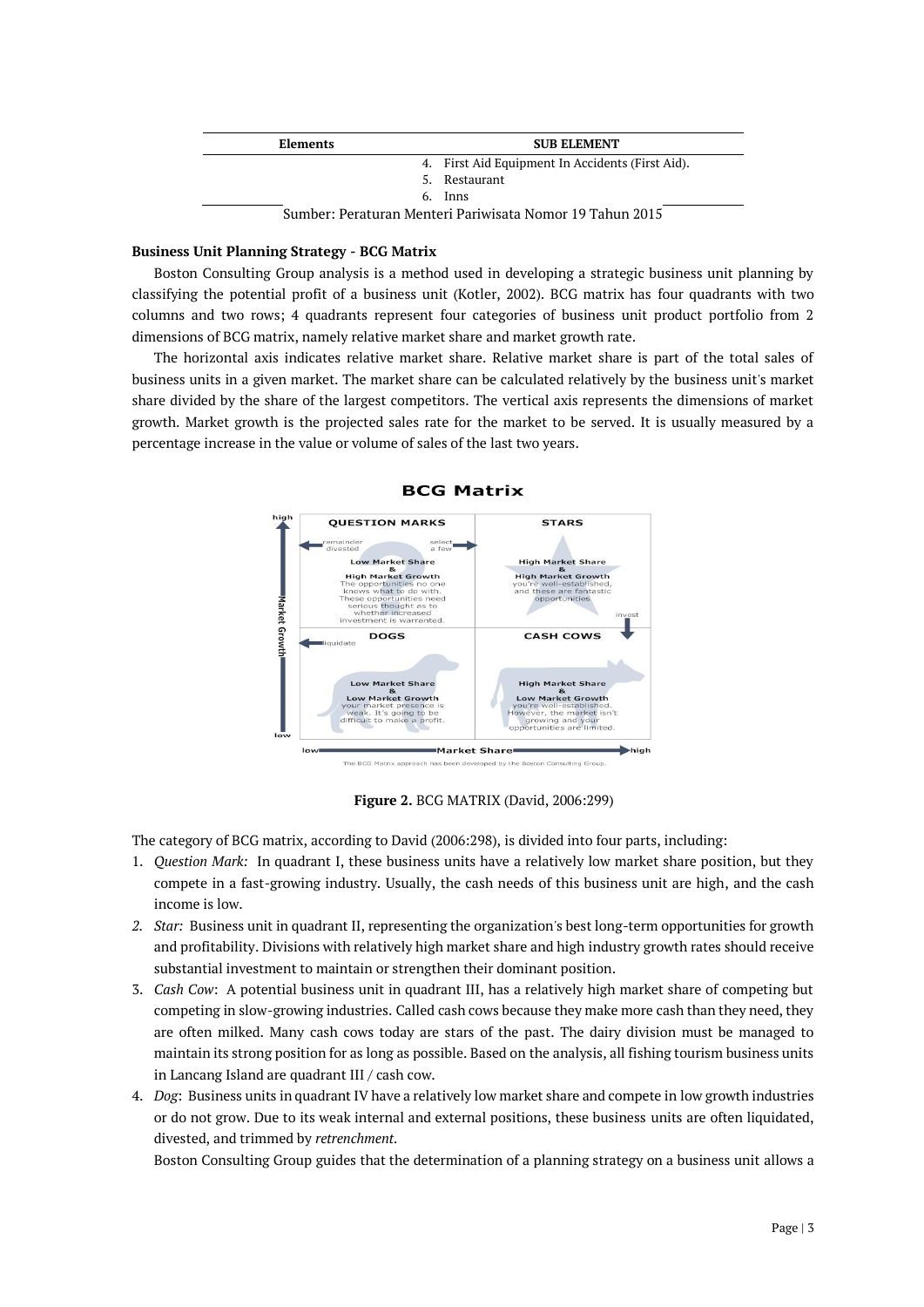business unit to consider each division's relative market share position and market growth rate relative to other divisions within the organization. Therefore, researchers try to conduct research using the BCG matrix to know the relative market share and market growth rate. Researchers can determine the appropriate planning strategy for the fishing tourism business unit in Lancang Island with this matrix.

# **METHOD**

This research is a research design that emphasizes the application of qualitative research methods and presents descriptively. Sugiyono (2011:9) explained that qualitative research methods are based on the philosophy of postpositivism. It is used to research the condition of natural objects (as opposed to experiments) where researchers are a critical instrument, data collection techniques with triangulation (combined), data analysis is inductive or qualitative, and qualitative research results emphasize more meaning than generalization. According to Strauss and Corbin (2007:1), qualitative research is a type of research whose findings are not obtained through statistical procedures or other forms of calculation. Although the data can be calculated and delivered in numbers, the analysis of the data is qualitative. Qualitative research refers to the analysis of non-mathematical data. This study produced findings obtained through data collected by various means, including interviews, observations, documents or archives, and tests.

While descriptive research, according to Sugiyono (2008), descriptive research is research conducted to know the value of independent variables, either one variable or more (independent), without making comparisons or connecting with other variables. Therefore, according to Creswell (2010), qualitative descriptive research includes the paradigm of post-positivistic research. Moreover, according to Ardianto (2010), the qualitative descriptive method of finding theory, not testing the theory; hypothesis-generating, not hypothesis testing, and heuristic not verification.

All data types relevant to the topic will be utilized and used as the primary to support the analysis process. An analysis unit is a unit that can be an individual, group, object, or background of social events such as individual or group activities as a research subject (Hamidi, 2010). Thus the analysis unit is what the researcher wants to analyze. The unit analysis in this study is 57 fishing tourism businesses in Lancang Island and fishing tourism businesses located in Pari island Thousand Islands Administration Regency as competitors.

#### **Data Collection**

Data collection is done through primary and secondary data collection. This data was obtained through several methods, namely the study of literature by using journals and books as enrichment, sources, and information related to data for the depth of the study related to the topic of research on the strategy of fishing tourism business planning to increase the income of the community in Lancang Island, then field observations conducted by the research team through observation and recording of data related to the topic of research, then interview with several stakeholders related to research topics such as the Tribe of Tourism and Creative Economy Administration Of Thousand Islands, The Tribe of Marine Food Security and Agriculture Administration of Thousand Islands, fishing tourism businesses in Lancang Island and pari island fishing tourism businesses as competitors. Researchers interviewed 29 out of 57 fishing businesses due to limited observation time and unreachable businesses. The last checklist was used to identify research topics related to fishing business planning strategies to increase people's income in Lancang Island.

# **RESULTS AND DISCUSSIONS**

## **Business Condition Analysis**

The research team used a 1:1 data comparison by looking for information on the Lancang Island fishing tourism business unit, which has the same characteristics as the fishing tourism business unit in Pari Island. Here is the calculation of the sales volume of fishing tourism business units between Lancang Island and Pari Island: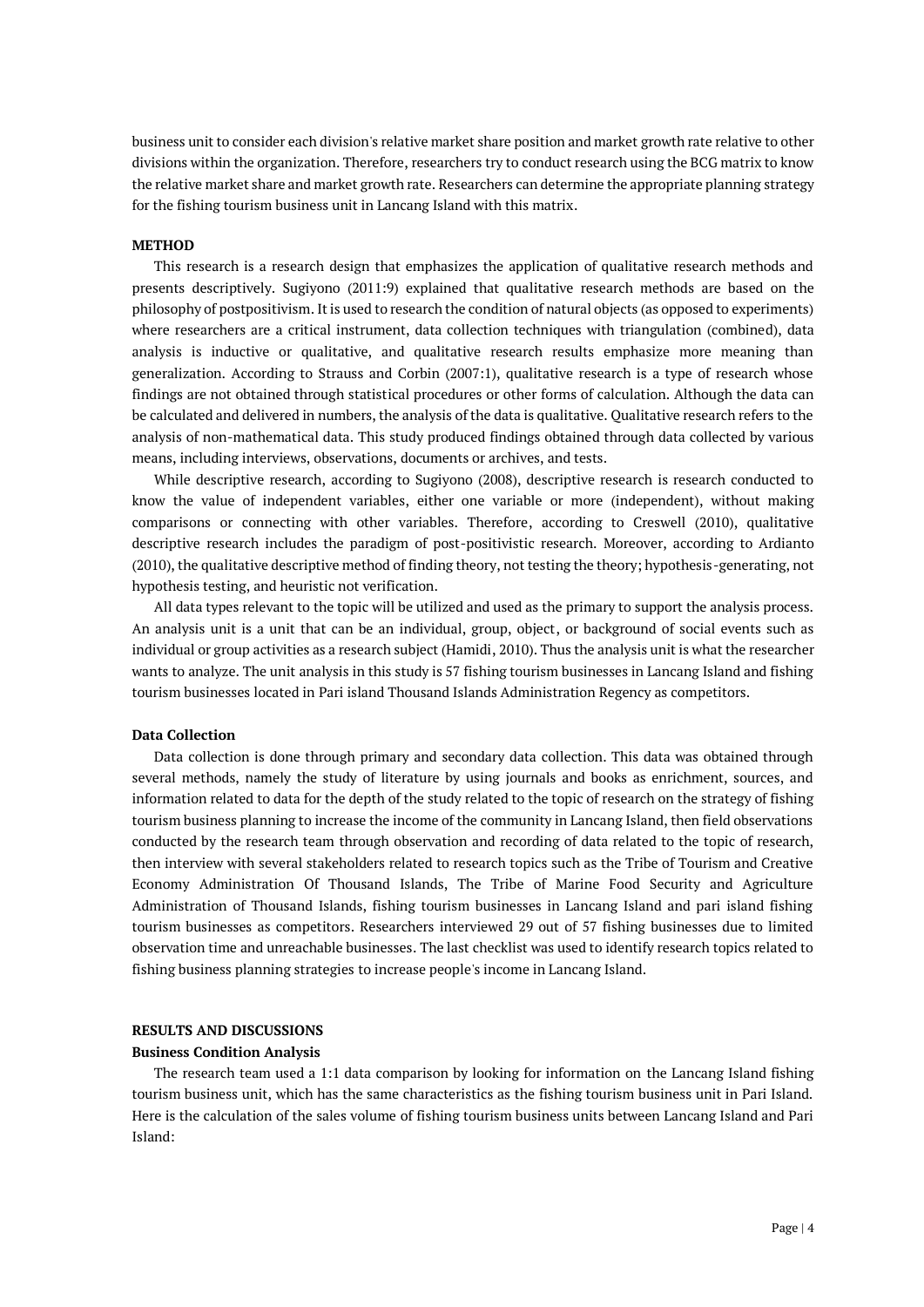| No                                    | <b>Business Unit Name</b>    | Location   | <b>Sales Volume</b> | <b>PPR</b> |
|---------------------------------------|------------------------------|------------|---------------------|------------|
|                                       | <b>Fishing Tour Packages</b> | P. Lancang | 57.600.000          | 1,71       |
|                                       |                              | P. Pari    | 33.600.000          |            |
| 2                                     | <b>Boat Rental</b>           | P. Lancang | 28.800.000          | 1,37       |
|                                       |                              | P. Pari    | 21.000.000          |            |
| 3                                     | Inn/Homestay                 | P. Lancang | 36.000.000          | 1,5        |
|                                       |                              | P. Pari    | 24.000.000          |            |
| 4                                     | restaurant                   | P. Lancang | 219.000.000         | 1,09       |
|                                       |                              | P. Pari    | 200.750.000         |            |
| Source: processed research data, 2021 |                              |            |                     |            |

**Table 2.** Relative Market Share and Sales Volume Calculation

The result data of the relative market share of tourism business units above indicates that the tourism business unit in Lancang Island has a higher market share than competitors. It causes by the higher the market share value of fishing tourism business units in Lancang Island, the more significant the proportion of the market it controls.

| No                                                          | <b>Business Unit Name</b>    | Year        |            | TPP       |  |
|-------------------------------------------------------------|------------------------------|-------------|------------|-----------|--|
|                                                             |                              | 2019        | 2020       |           |  |
|                                                             | <b>Fishing Tour Packages</b> | 57,600,000  | 28,800,000 | $-50\%$   |  |
| $\overline{2}$                                              | Boat Rental                  | 28,800,000  | 3,200,000  | $-88,88%$ |  |
| 3                                                           | Inn/Homestay                 | 36,000,000  |            | $-100%$   |  |
| $\overline{4}$                                              | restaurant                   | 219,000,000 | 54,700,000 | $-75%$    |  |
| $1 \t 1 \t 1 \t 0001$<br>$\alpha$ and $\alpha$ and $\alpha$ |                              |             |            |           |  |

**Table 3.** Sales Volume and Market Growth Rate Calculation Results

Source: processed research data,2021

Considering the data, the market growth rate of fishing tourism business units (table 3) shows that all fishing tourism business units in Lancang Island have decreased. It happened because of the Covid-19 pandemic that caused a decrease in tourists traveling to Lancang Island. Seeing this, all fishing tourism business units in Lancang Island must do some planning strategies to overcome this. Based on the analysis of market share and the growth rate of fishing tourism business units in Lancang Island, it can be found that the fishing tourism business unit is located in quadrant III, "CASH COW," as shown in figure 4.



**Figure 4.** Matrix BCG Fishing Tourism Business Unit in Lancang Island Source: processed research data, 2021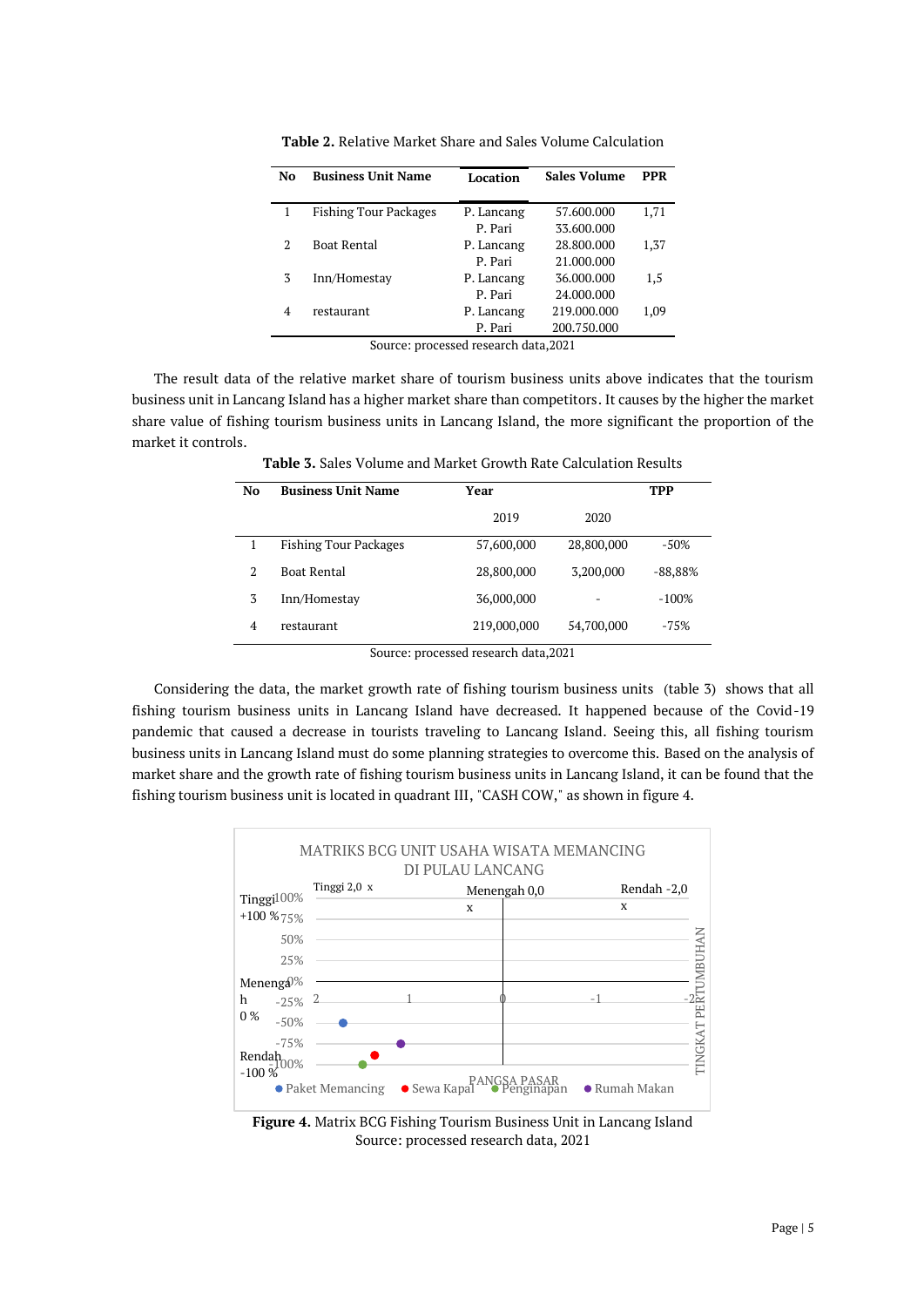This quadrant is called cash cows because business units generate more cash than needed. In this position, the concentric diversification strategy will be a strategy applied to all fishing tourism businesses in Lancang Island, namely, fishing package business units, ship rental business units, lodging business units, and restaurant business units.

# **Strategy Options**

Strategies that can be used, namely:

- 1. Product Planning Strategy
	- a. Business Unit of Fishing Tour Package: 1) Improving the quality of fishing tourism and strengthening ties in community organizations by establishing SOP during activities, conducting training and certification of tour guides, and socializing CHSE;2) Innovating attractiveness and activities by making varied tour packages, cultivating various types of fish and holding fishing festivals to bring tourists.
	- b. Ship Rental BusinessUnit: 1) Improving the quality of facilities and improving services and security by establishing SOP during activities onboard, conducting periodic ship certification testing, and conducting CHSE;2) Improving the quality of community organizations by conducting service training and building stronger ties in community organizations.
	- c. Restaurant BusinessUnit: 1) Developing culinary centers by organizing, managing, and making standard culinary centers in Lancang Island; 2) Improving restaurant facilities by increasing the capacity of benches and providing handwashing; 3) Conducting restaurant management assisted by conducting management training and Management of food and drink products.
	- d. Homestay BusinessUnit: 1) Improving the quality and facilities of homestays by conducting training to businesses on homestay management and conducting periodic facility inspections; 2) Establishing community organizations to be a forum for businesses to overcome the limitations of self-reliance and individual capabilities of businesses.
- 2. Market Planning and Marketing Strategy

In this strategy, the four business units have similar strategies that can be applied, namely determining the target market, increasing promotional activities, increasing partnerships to conduct promotions, and developing promotions. From the strategy, the action plan that can be done as 1) Implementing marketing strategies in four business units with the concept of STP (Segmenting, Targeting, Positioning); 2) Conducting training and mentoring on digital marketing and Management to businesses:3) Cooperating with the government and travel agents to increase tourist visits.

3. Strategi Planning Technology

In this strategy, the four business units have similar strategies that can be applied, namely improving the utilization of technology systems by conducting mentoring and training to businesses on digital marketing and social media management. Businesses can create a website or use social media, Instagram, or Facebook to facilitate tourists getting information and making reservations.

## **CONCLUSION**

The development of fishing tourism business units in Lancang Island since its establishment until now in 2021 shows the readiness to receive tourists. The growing quantity of actors characterizes the gradual increase. Revenues decreased in 2020 due to the circumstances and situation of Covid-19, which led tourists to cancel their intention to travel. The relative market share indicates that the entire fishing tourism business unit in Lancang Island has a relatively higher market share than competitors. It signifies that the fishing tourism business unit in Lancang Island controls total sales or a more significant market area than competitors or can be called a market leader. This condition can become an advantage because each business unit with a higher market share value usually generates much revenue, and costs that the business unit must incur are lower while related to market growth rate shows a decrease.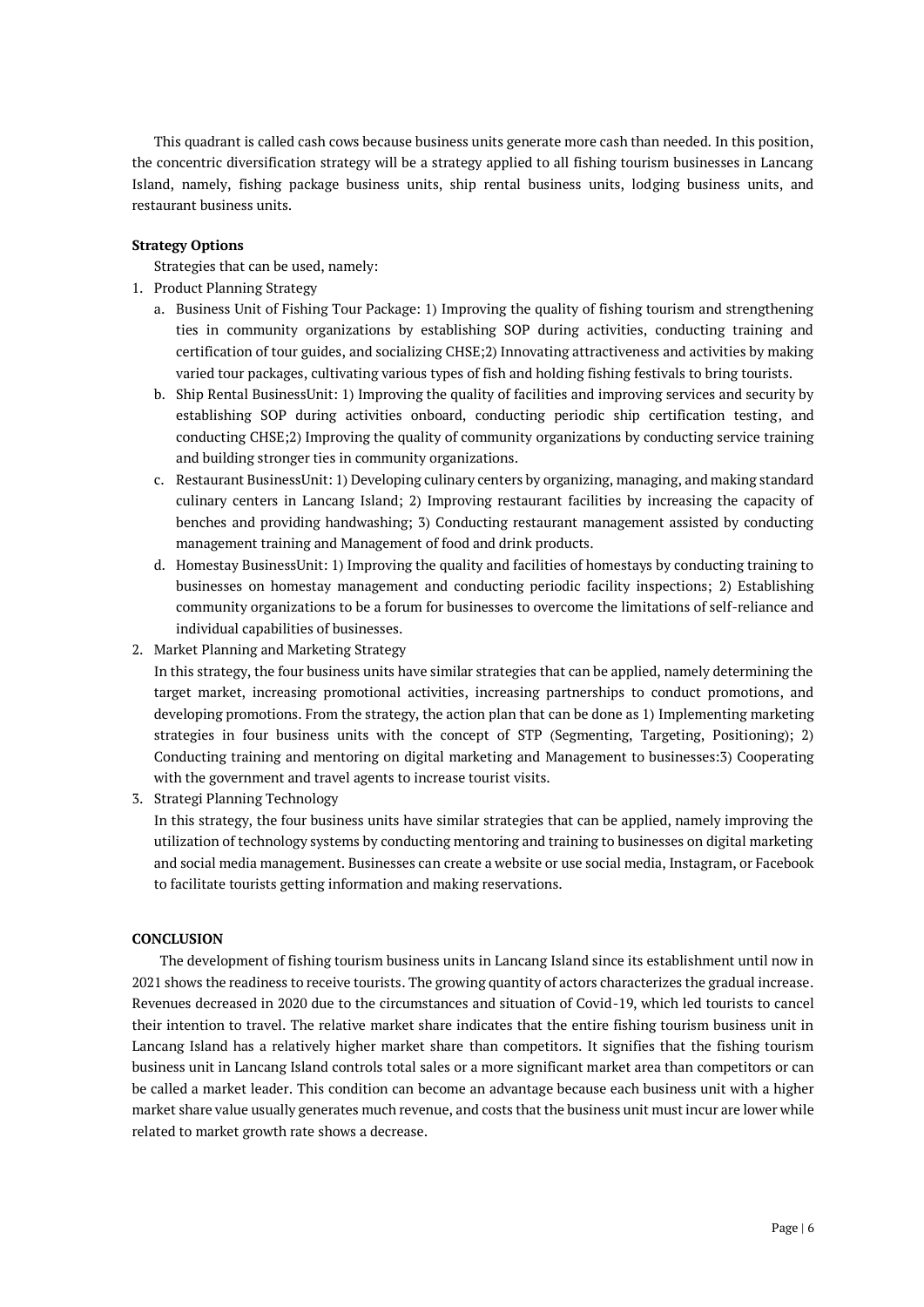Based on calculating relative market share and market growth rate, all fishing tourism business units are in the third quadrant of a cash cow. This condition means concentric diversification strategy is the proper planning strategy used by all business units in Lancang Island to achieve a strategic position. The strategy will be applied to all existing business units ranging from fishing package business units, ship rental business units, lodging business units, and restaurant business units. The planning strategy consists of product planning, market planning and marketing, and technology planning that suits each business unit.

## **ACKNOWLEDGMENT**

The research team thanked the support of the Ministry of Tourism and Creative Economy of the Republic of Indonesia, the Provincial Government of DKI Jakarta, the Department of Tourism and Culture of DKI Jakarta Province, the Village and the community in Lancang Island, as well as all parties who contributed to this study.

### **REFERENCES**

- Ardianto, Elvinaro. 2010. *Metodologi Penelitian Untuk Public Relations Kuantitatif dan Kualitatif*. Bandung: Simbosa Rekatama Media.
- Badan Pengelola Lingkungan Hidup Daerah Provinsi Daerah Khusus Ibukota Jakarta. (2014). *Ekoregion Laut Provinsi Daerah Khusus Ibukota Jakarta :* 208 hlm.

Basrowi & Suwandi. 2008. *Memahami Penelitian Kualitatif*. Jakarta: Rineka Cipta

- Budisetyorini B., Prawira M.F.A., Saing A.M., Dheandra A.P., Shavira A.I., Putra D.H.A.S., dan Aziziya P. 2021. *Wisata Memancing dan Pendapatan Masyarakat di Pulau Lancang Kabupaten Administrasi Kepulauan Seribu.* Program Studi - Studi Destinasi Pariwisata, Sekolah Tinggi Pariwisata Bandung.
- Butler, R.W. (1980). *The Concept of Tourism Area Cycle of Evolution: Implications for the Management of resources.*  Kanada: University of Western Ontario.
- Creswell, J.W. (2010). *Research Design: Pendekatan Kualitatif, Kuantitatif, dan Mixed*. Yogyakarta: PT Pustaka Pelajar.
- David, F., R. (2006). *Manajemen Strategis : Konsep. Edisi Sepuluh*. Jakarta: Salemba Empat.
- Hamidi. (2010). *Metode Penelitian Kualitatif*. Malang: UMM Press.
- Karyono, A. H. (1997). *Kepariwisataan*. Jakarta : Grasindo.
- Philip, K. (2002). Manajemen Pemasaran Edisi Millenium Jilid 2. Jakarta. PT Prenhallindo.
- Moleong, L. J. (2013). *Metode Penelitian Kualitatif*. Edisi Revisi. Bandung : PT. Remaja Rosdakarya.
- Pawson, M. G., Tingley, D., Padda, G., & Glenn, H. (2007). EU Contract FISH/2004/011 on "Sport Fisheries" (or Marine Recreational Fisheries) in the EU. CEFAS.
- Pendit, N. S. (2006). *Ilmu Pariwisata (Sebuah Pengantar Perdana)*. Jakarta: PT. Pradya Paramita.
- Peraturan Menteri Pariwisata. (2015). *Tentang Standar Usaha Wisata Memancing*. Jakarta: Kementerian Pariwisata RI.
- Peraturan Daerah Provinsi Daerah Khusus Ibukota Jakarta (2004). *Tentang Pembentukan Kecamatan Kepulauan Seribu Utara dan Kecamatan Kepulauan Seribu Selatan Kabupaten Kepulauan Seribu4 tahun 2001 tentang Pembentukan Kecamatan Kepulauan Seribu Utara dan Kecamatan Kepulauan Seribu Selatan Kabupaten Kepulauan Seribu*. Jakarta: Gubernur Provinsi Daerah Khusus Ibukota Jakarta.
- Putrajaya, Geseng. (2010). *Peran Positif Modal Sosial Nyambang Sebagai Alat untuk Mengatasi Peningkatan Kemiskinan Masyarakat Nelayan Pulau Lancang Kel. Pulau Pari, Kec. Kep Seribu Selatan, Provinsi DKI Jakarta*. Skripsi. FE. Perencanaan dan Kebijakan Publik. Universitas Indonesia.
- Sachoemar, S. I. (2008). *Evaluasi Kondisi Lingkungan Perairan Kepulauan Seribu.* JRL Pusat Teknologi Pertanian Badan Pengkajian dan Penerapan Teknologi (BPPT) 1 (4): 19-26 ISSN: 2085-3866.
- Sarjono, H., & Kuncoro, E. A. (2013). *Analisis Matrix Boston Consulting Group (BCG) Untuk Memenangkan Strategi Organisasi (Studi Kasus Perguruan Tinggi di Kopertis Wilayah - III DKI Jakarta).* Business Binus Review, 1 (4), 414-42.

Sugiyono. (2018). *Metode Penelitian Kuantitatif Kualitatif dan R&D*. Bandung: Alfabeta.